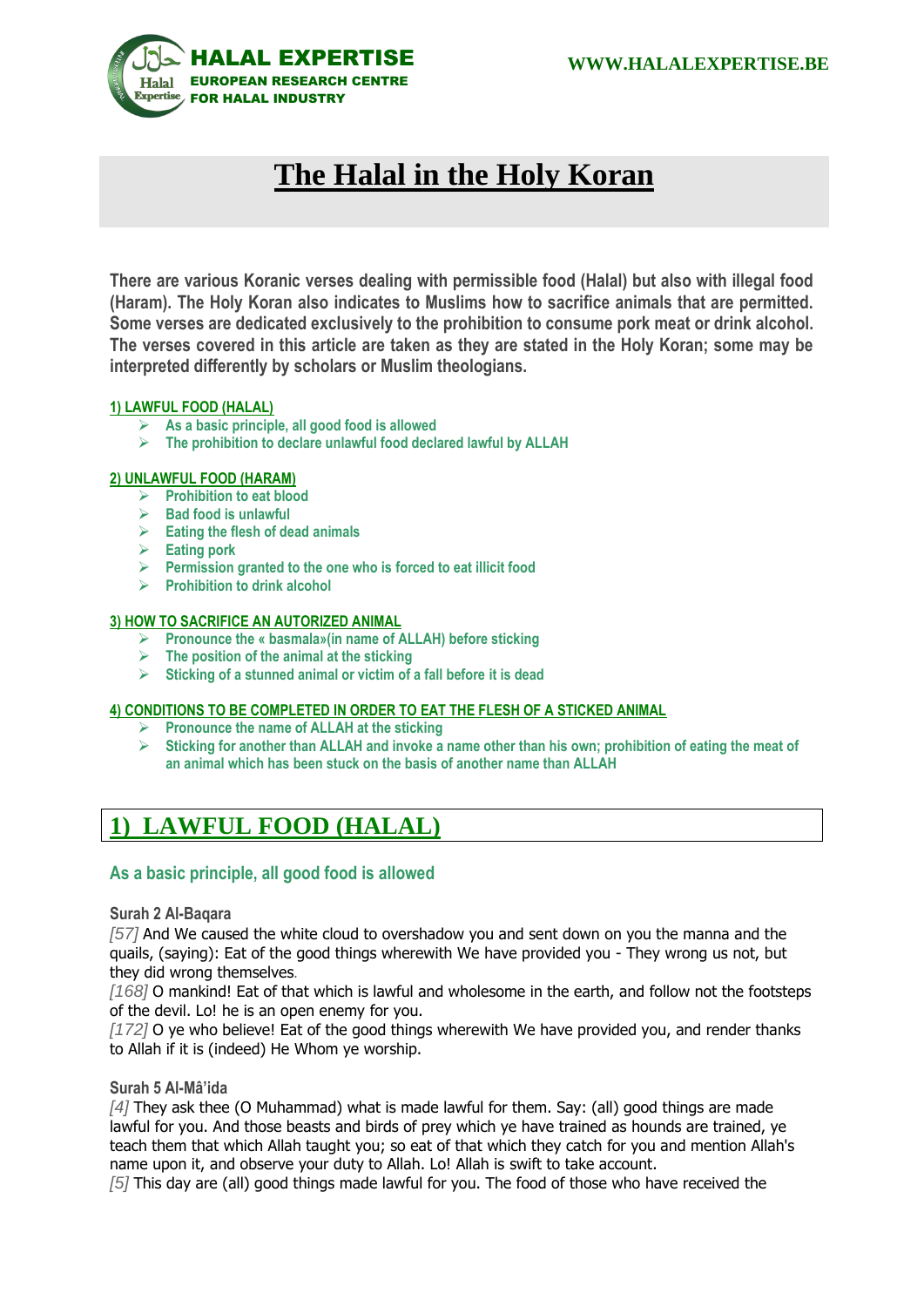Scripture is lawful for you, and your food is lawful for them. And so are the virtuous women of the believers and the virtuous women of those who received the Scripture before you (lawful for you) when ye give them their marriage portions and live with them in honour, not in fornication, nor taking them as secret concubines. Whoso denieth the faith, his work is vain and he will be among the losers in the Hereafter.

## **Surah 6 Al-'An'âm**

*[142]* And of the cattle (He produceth) some for burdens, some for food. Eat of that which Allah hath bestowed upon you, and follow not the footsteps of the devil, for lo! he is an open foe to you.*[145]*  Say: I find not in that which is revealed unto me aught prohibited to an eater that he eat thereof, except it be carrion, or blood poured forth, or swineflesh - for that verily is foul - or the abomination which was immolated to the name of other than Allah. But whoso is compelled (thereto), neither craving nor transgressing, (for him) lo! thy Lord is Forgiving, Merciful.

## **Surah 16 An-Nahl**

*[115]* He hath forbidden for you only carrion and blood and swineflesh and that which hath been immolated in the name of any other than Allah; but he who is driven thereto, neither craving nor transgressing, lo! then Allah is Forgiving, Merciful.

#### **Surah 22 Al-Hajj**

*[30]* That (is the command). And whoso magnifieth the sacred things of Allah, it will be well for him in the sight of his Lord. The cattle are lawful unto you save that which hath been told you. So shun the filth of idols, and shun lying speech,

## **The prohibition to declare unlawful food declared lawful by ALLAH**

#### **Surah 5 Al-Mâ'ida**

*[87]* O ye who believe! Forbid not the good things which Allah hath made lawful for you, and transgress not, Lo! Allah loveth not transgressors.

#### **Surah 6 Al-'An'âm**

*[138]* And they say: Such cattle and crops are forbidden. No-one is to eat of them save whom we will - in their make-believe - cattle whose backs are forbidden, cattle over which they mention not the name of Allah. (All that is) a lie against Him. He will repay them for that which they invent. *[139]* And they say: That which is in the bellies of such cattle is reserved for our males and is forbidden to our wives; but if it be born dead, then they (all) may be partakers thereof. He will reward them for their attribution (of such ordinances unto Him). Lo, He is Wise, Aware.

*[140]* They are losers who besottedly have slain their children without knowledge, and have forbidden that which Allah bestowed upon them, inventing a lie against Allah. They indeed have gone astray and are not guided.

*[145]* Say: I find not in that which is revealed unto me aught prohibited to an eater that he eat thereof, except it be carrion, or blood poured forth, or swineflesh - for that verily is foul - or the abomination which was immolated to the name of other than Allah. But whoso is compelled (thereto), neither craving nor transgressing, (for him) lo! thy Lord is Forgiving, Merciful.

## **Surah 10 Yoûnous**

*[59]* Say: Have ye considered what provision Allah hath sent down for you, how ye have made of it lawful and unlawful say Hath Allah permitted you, or do ye invent a lie concerning Allah?

## **Surah 16 An-Nahl**

*[8]* And horses and mules and asses (hath He created) that ye may ride them, and for ornament. And He createth that which ye know not.

## **Surah 5 Al-Mâ'ida**

*[96]* To hunt and to eat the fish of the sea is made lawful for you, a provision for you and for seafarers; but to hunt on land is forbidden you so long as ye are on the pilgrimage. Be mindful of your duty to Allah, unto Whom ye will be gathered.

**Surah 16 An-Nahl**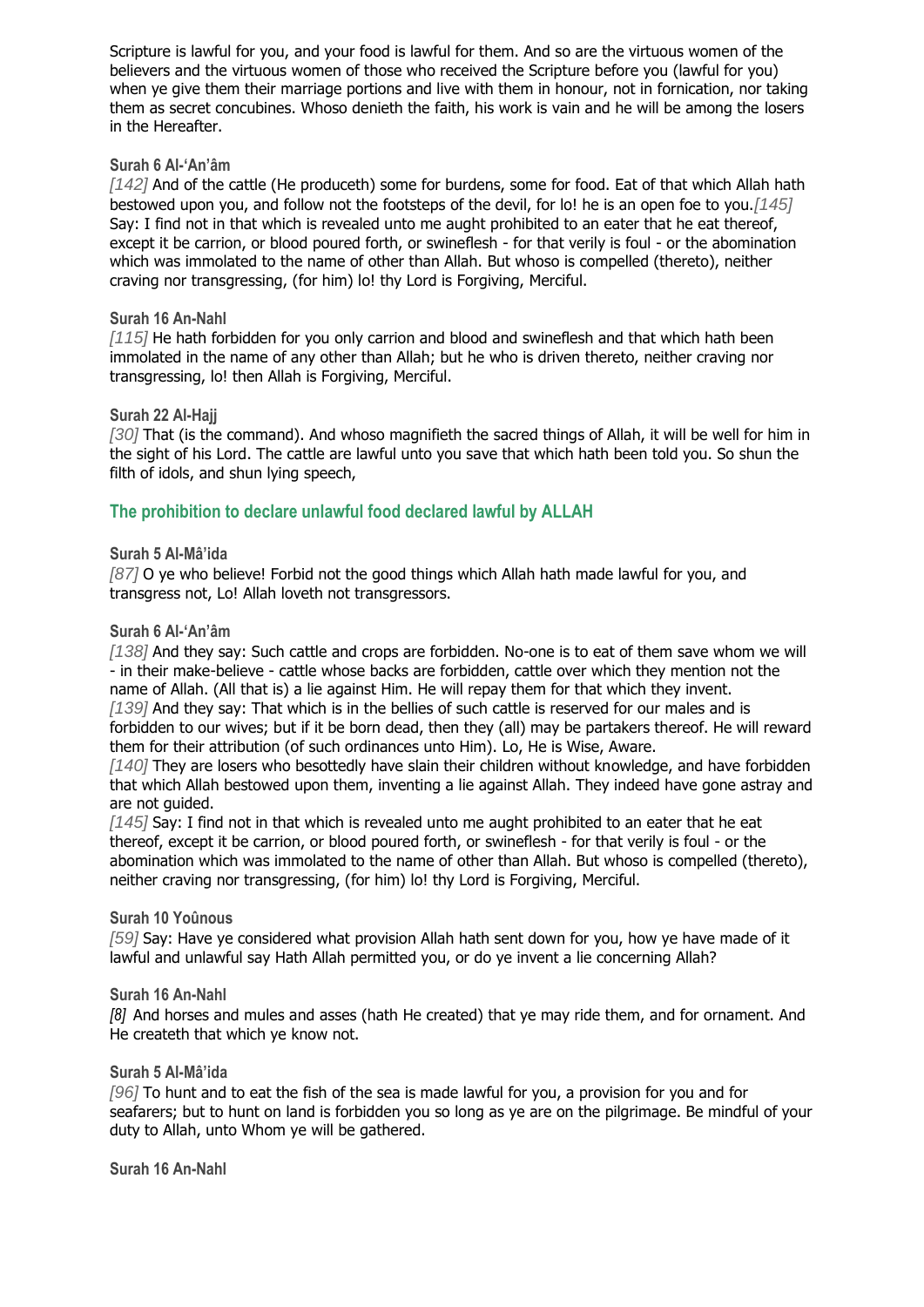*[14]* And He it is Who hath constrained the sea to be of service that ye eat fresh meat from thence, and bring forth from thence ornaments which ye wear. And thou seest the ships ploughing it that ye (mankind) may seek of His bounty and that haply ye may give thanks. **Surah 35 Fâtir**

*[12]* And the two seas are not alike: this, fresh, sweet, good to drink, this (other) bitter, salt. And from them both ye eat fresh meat and derive the ornament that ye wear. And thou seest the ship cleaving them with its prow that ye may seek of His bounty, and that haply ye may give thanks.

## **2) UNLAWFUL FOOD (HARAM)**

## **Bad food is unlawful**

## **Surah 2 Al-Baqara Verset**

(173) He hath forbidden you only carrion, and blood, and swineflesh, and that which hath been immolated to (the name of) any other than Allah. But he who is driven by necessity, neither craving nor transgressing, it is no sin for him. Lo! Allah is Forgiving, Merciful.

## **Surah 5 Al-Mâ'ida**

*(3)* Forbidden unto you (for food) are carrion and blood and swine-flesh, and that which hath been dedicated unto any other than Allah, and the strangled, and the dead through beating, and the dead through falling from a height, and that which hath been killed by (the goring of) horns, and the devoured of wild beasts, saving that which ye make lawful (by the death-stroke), and that which hath been immolated unto idols. And (forbidden is it) that ye swear by the divining arrows. This is an abomination. This day are those who disbelieve in despair of (ever harming) your religion; so fear them not, fear Me! This day have I perfected your religion for you and completed My favour unto you, and have chosen for you as religion AL-ISLAM. Whoso is forced by hunger, not by will, to sin: (for him) lo! Allah is Forgiving, Merciful.

## **Surah 6 Al-'An`âm**

*(145)* Say: I find not in that which is revealed unto me aught prohibited to an eater that he eat thereof, except it be carrion, or blood poured forth, or swineflesh - for that verily is foul - or the abomination which was immolated to the name of other than Allah. But whoso is compelled (thereto), neither craving nor transgressing, (for him) lo! thy Lord is Forgiving, Merciful.

## **Surah 7 Al-'A`râf**

*(133)* So We sent against them the flood and the locusts and the vermin and the frogs and the blood - a succession of clear signs. But they were arrogant and became a guilty folk.

## **Surah 16 An-Nahl**

*(115* He hath forbidden for you only carrion and blood and swineflesh and that which hath been immolated in the name of any other than Allah; but he who is driven thereto, neither craving nor transgressing, lo! then Allah is Forgiving, Merciful.

## **Bad food is unlawful**

## **Surah 2 Al-Baqara**

*(173)* He hath forbidden you only carrion, and blood, and swineflesh, and that which hath been immolated to (the name of) any other than Allah. But he who is driven by necessity, neither craving nor transgressing, it is no sin for him. Lo! Allah is Forgiving, Merciful.

## **Surah 2 Al-Baqara**

*(219)* They question thee about strong drink and games of chance. Say: In both is great sin, and (some) utility for men; but the sin of them is greater than their usefulness. And they ask thee what they ought to spend. Say: that which is superfluous. Thus Allah maketh plain to you (His) revelations, that haply ye may reflect.

**Surah 7 Al-'A`râf**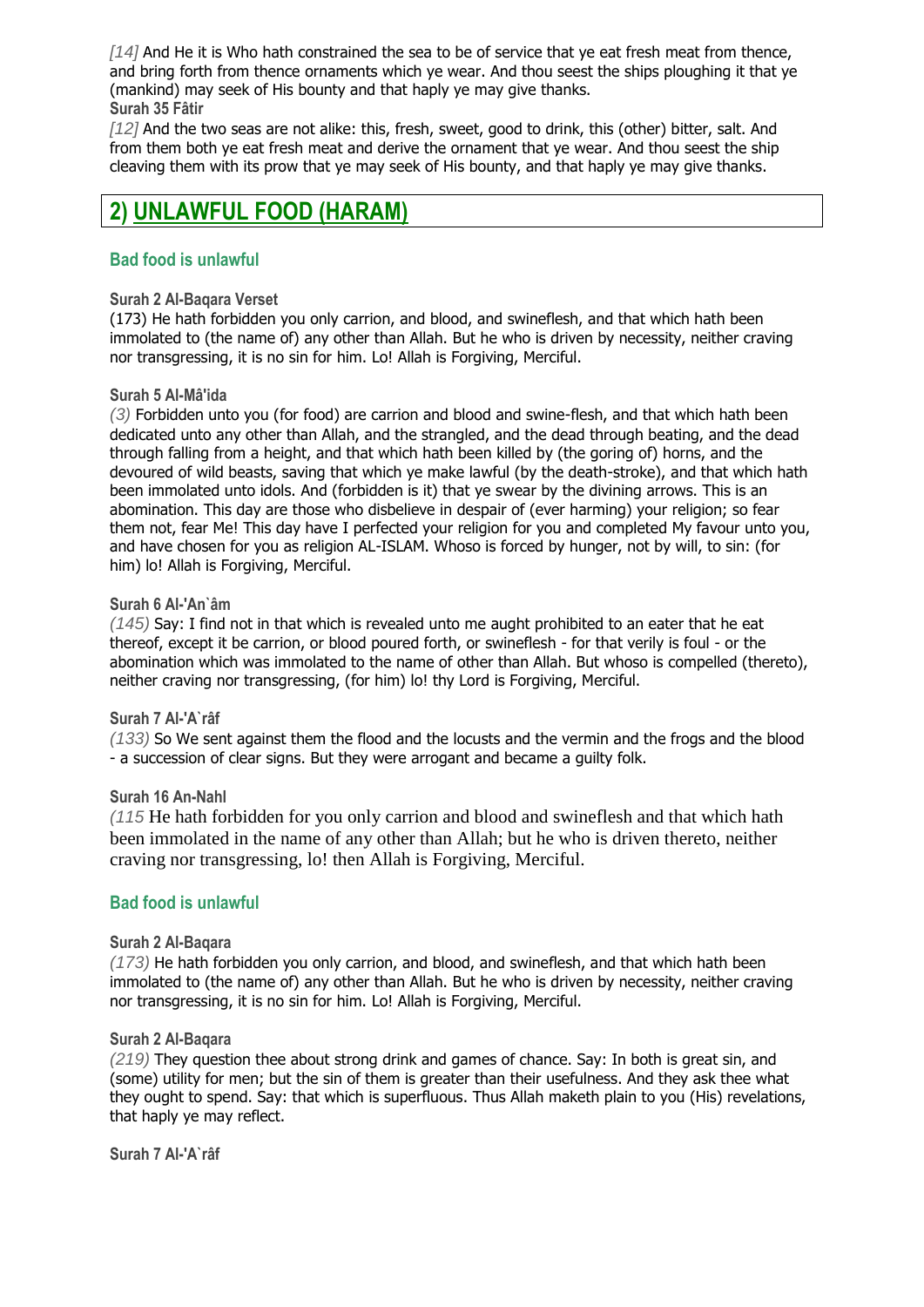*(157)* Those who follow the messenger, the Prophet who can neither read nor write, whom they will find described in the Torah and the Gospel (which are) with them. He will enjoin on them that which is right and forbid them that which is wrong. He will make lawful for them all good things and prohibit for them only the foul; and he will relieve them of their burden and the fetters that they used to wear. Then those who believe in him, and honour him, and help him, and follow the light which is sent down with him: they are the successful.

## **Eating the flesh of dead animals**

#### **Surah 2 Al-Baqara**

*(173)* He hath forbidden you only carrion, and blood, and swineflesh, and that which hath been immolated to (the name of) any other than Allah. But he who is driven by necessity, neither craving nor transgressing, it is no sin for him. Lo! Allah is Forgiving, Merciful.

#### **Surah 5 Al-Mâ'ida**

*(3)* Forbidden unto you (for food) are carrion and blood and swine-flesh, and that which hath been dedicated unto any other than Allah, and the strangled, and the dead through beating, and the dead through falling from a height, and that which hath been killed by (the goring of) horns, and the devoured of wild beasts, saving that which ye make lawful (by the death-stroke), and that which hath been immolated unto idols. And (forbidden is it) that ye swear by the divining arrows. This is an abomination. This day are those who disbelieve in despair of (ever harming) your religion; so fear them not, fear Me! This day have I perfected your religion for you and completed My favour unto you, and have chosen for you as religion AL-ISLAM. Whoso is forced by hunger, not by will, to sin: (for him) lo! Allah is Forgiving, Merciful.

#### **Surah 6 Al-'An`âm**

*(145)* Say: I find not in that which is revealed unto me aught prohibited to an eater that he eat thereof, except it be carrion, or blood poured forth, or swineflesh - for that verily is foul - or the abomination which was immolated to the name of other than Allah. But whoso is compelled (thereto), neither craving nor transgressing, (for him) lo! thy Lord is Forgiving, Merciful.

#### **Surah 16 An-Nahl**

*(115)* He hath forbidden for you only carrion and blood and swineflesh and that which hath been immolated in the name of any other than Allah; but he who is driven thereto, neither craving nor transgressing, lo! then Allah is Forgiving, Merciful.

## **Eating pork**

#### **Surah 2 Al-Baqara**

*(173)* He hath forbidden you only carrion, and blood, and swineflesh, and that which hath been immolated to (the name of) any other than Allah. But he who is driven by necessity, neither craving nor transgressing, it is no sin for him. Lo! Allah is Forgiving, Merciful.

#### **Souate 5 Al-Mâ'ida**

*(3)* Forbidden unto you (for food) are carrion and blood and swine-flesh, and that which hath been dedicated unto any other than Allah, and the strangled, and the dead through beating, and the dead through falling from a height, and that which hath been killed by (the goring of) horns, and the devoured of wild beasts, saving that which ye make lawful (by the death-stroke), and that which hath been immolated unto idols. And (forbidden is it) that ye swear by the divining arrows. This is an abomination. This day are those who disbelieve in despair of (ever harming) your religion; so fear them not, fear Me! This day have I perfected your religion for you and completed My favour unto you, and have chosen for you as religion AL-ISLAM. Whoso is forced by hunger, not by will, to sin: (for him) lo! Allah is Forgiving, Merciful.*.*

#### **Surah 6 Al-'An`âm**

*(145)* Say: I find not in that which is revealed unto me aught prohibited to an eater that he eat thereof, except it be carrion, or blood poured forth, or swineflesh - for that verily is foul - or the abomination which was immolated to the name of other than Allah. But whoso is compelled (thereto), neither craving nor transgressing, (for him) lo! thy Lord is Forgiving, Merciful.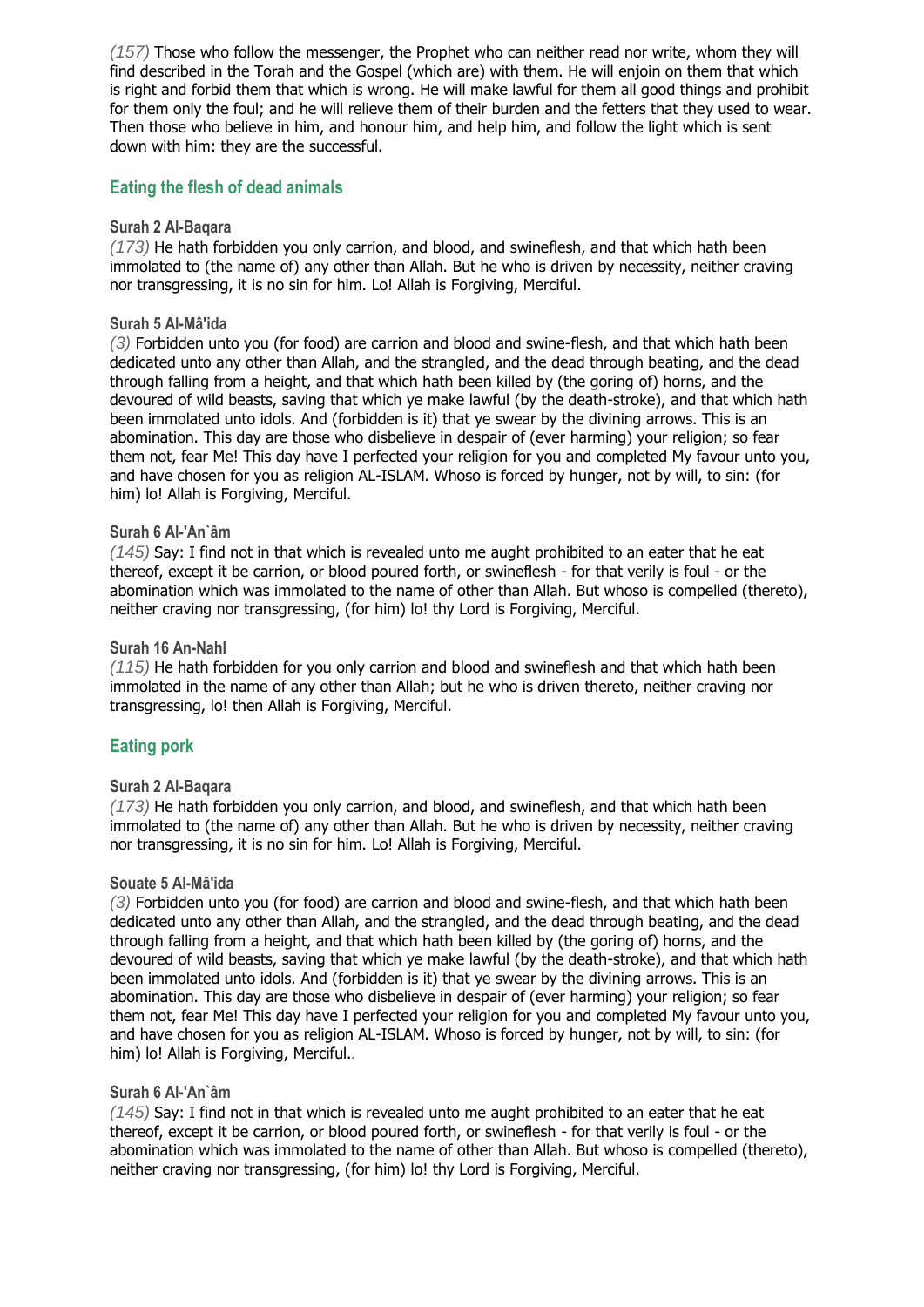## **Surah 16 An-Nahl**

*(115)* He hath forbidden for you only carrion and blood and swineflesh and that which hath been immolated in the name of any other than Allah; but he who is driven thereto, neither craving nor transgressing, lo! then Allah is Forgiving, Merciful.

## **Permission granted to the one who is forced to eat illicit food**

## **Surah 2 Al-Baqara**

*(173)* He hath forbidden you only carrion, and blood, and swineflesh, and that which hath been immolated to (the name of) any other than Allah. But he who is driven by necessity, neither craving nor transgressing, it is no sin for him. Lo! Allah is Forgiving, Merciful.

## **Surah 5 Al-Mâ'ida**

*(3)* Forbidden unto you (for food) are carrion and blood and swine-flesh, and that which hath been dedicated unto any other than Allah, and the strangled, and the dead through beating, and the dead through falling from a height, and that which hath been killed by (the goring of) horns, and the devoured of wild beasts, saving that which ye make lawful (by the death-stroke), and that which hath been immolated unto idols. And (forbidden is it) that ye swear by the divining arrows. This is an abomination. This day are those who disbelieve in despair of (ever harming) your religion; so fear them not, fear Me! This day have I perfected your religion for you and completed My favour unto you, and have chosen for you as religion AL-ISLAM. Whoso is forced by hunger, not by will, to sin: (for him) lo! Allah is Forgiving, Merciful.

## **Surah 6 Al-'An`âm**

*(119)* How should ye not eat of that over which the name of Allah hath been mentioned, when He hath explained unto you that which is forbidden unto you unless ye are compelled thereto. But lo! many are led astray by their own lusts through ignorance. Lo! thy Lord, He is Best Aware of the transgressors.

*(145)* Say: I find not in that which is revealed unto me aught prohibited to an eater that he eat thereof, except it be carrion, or blood poured forth, or swineflesh - for that verily is foul - or the abomination which was immolated to the name of other than Allah. But whoso is compelled (thereto), neither craving nor transgressing, (for him) lo! thy Lord is Forgiving, Merciful.

## **Surah 16 An-Nahl**

*(115)* He hath forbidden for you only carrion and blood and swineflesh and that which hath been immolated in the name of any other than Allah; but he who is driven thereto, neither craving nor transgressing, lo! then Allah is Forgiving, Merciful.

## **Prohibition to drink alcohol**

## **Surah 2 Al-Baqara**

*(219)* They question thee about strong drink and games of chance. Say: In both is great sin, and (some) utility for men; but the sin of them is greater than their usefulness. And they ask thee what they ought to spend. Say: that which is superfluous. Thus Allah maketh plain to you (His) revelations, that haply ye may reflect.

## **Surah 4 An-Nisâ'**

*(43)* O ye who believe! Draw not near unto prayer when ye are drunken, till ye know that which ye utter, nor when ye are polluted, save when journeying upon the road, till ye have bathed. And if ye be ill, or on a journey, or one of you cometh from the closet, or ye have touched women, and ye find not water, then go to high clean soil and rub your faces and your hands (therewith). Lo! Allah is Benign, Forgiving.

## **Surah 5 Al-Mâ'ida**

*(90)* O ye who believe! Strong drink and games of chance and idols and divining arrows are only an infamy of Satan's handiwork. Leave it aside in order that ye may succeed.

*(91)* Satan seeketh only to cast among you enmity and hatred by means of strong drink and games of chance, and to turn you from remembrance of Allah and from (His) worship. Will ye then have done?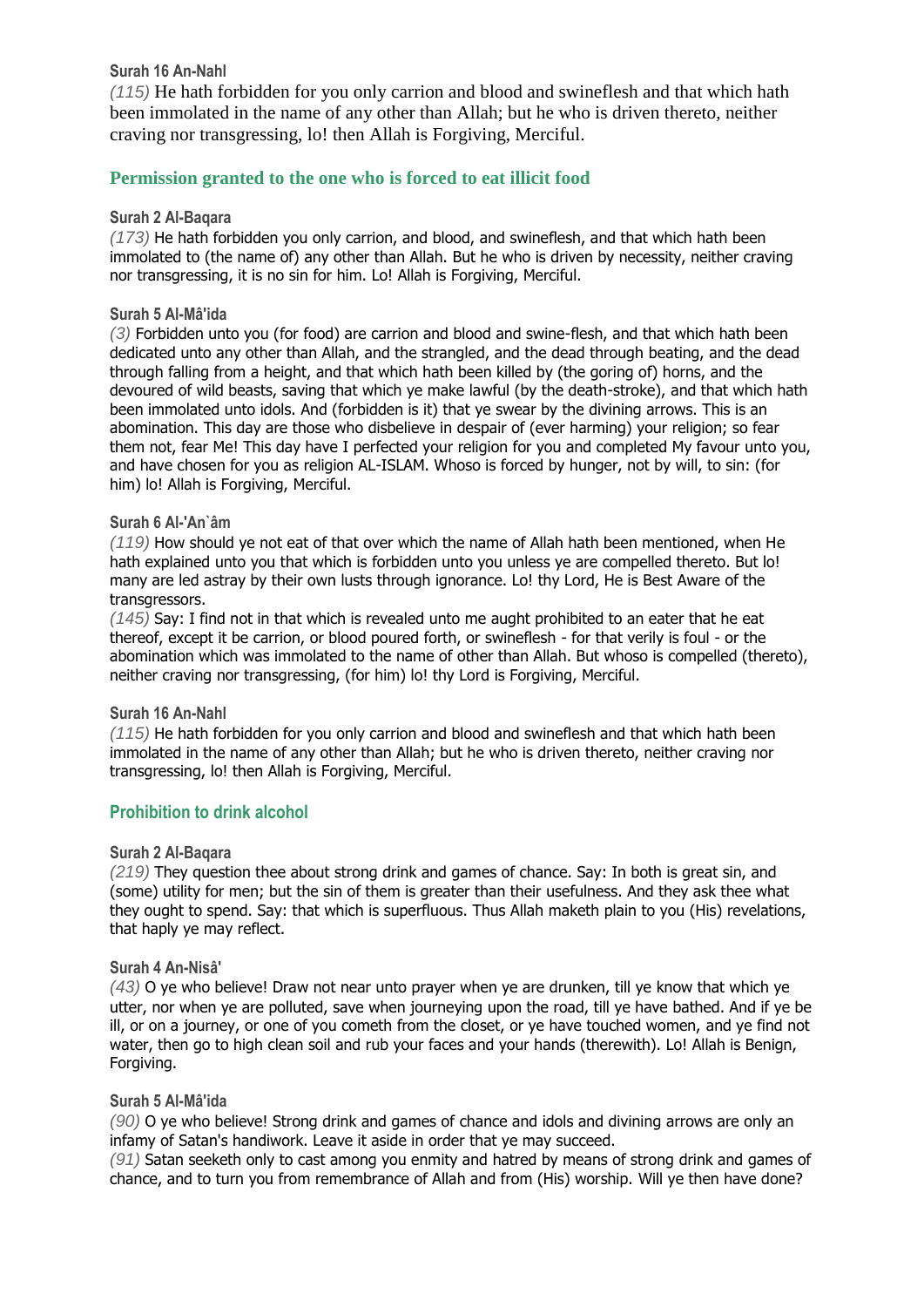*(67)* And of the fruits of the date-palm, and grapes, whence ye derive strong drink and (also) good nourishment. Lo! therein is indeed a portent for people who have sense.

## **3) HOW TO SACRIFICE AN AUTORIZED ANIMAL**

## **Pronounce the « basmala»(in name of ALLAH) before sticking**

## **Surah 16 An-Nahl**

*(115)* He hath forbidden for you only carrion and blood and swineflesh and that which hath been immolated in the name of any other than Allah; but he who is driven thereto, neither craving nor transgressing, lo! then Allah is Forgiving, Merciful.

## **Surah 22 Al-Hajj**

*(34)* And for every nation have We appointed a ritual, that they may mention the name of Allah over the beast of cattle that He hath given them (for food); and your God is One God, therefor surrender unto Him. And give good tidings (O Muhammad) to the humble,

*(36)* And the camels! We have appointed them among the ceremonies of Allah. Therein ye have much good. So mention the name of Allah over them when they are drawn up in lines. Then when their flanks fall (dead), eat thereof and feed the beggar and the suppliant. Thus have We made them subject unto you, that haply ye may give thanks.

## **The position of the animal at the sticking**

## **Surah 22 Al-Hajj**

*(36)* And the camels! We have appointed them among the ceremonies of Allah. Therein ye have much good. So mention the name of Allah over them when they are drawn up in lines. Then when their flanks fall (dead), eat thereof and feed the beggar and the suppliant. Thus have We made them subject unto you, that haply ye may give thanks.

## **Sticking of a stunned animal or victim of a fall before it is dead**

## **Surah 5 Al-Mâ'ida**

*(3)* Forbidden unto you (for food) are carrion and blood and swine-flesh, and that which hath been dedicated unto any other than Allah, and the strangled, and the dead through beating, and the dead through falling from a height, and that which hath been killed by (the goring of) horns, and the devoured of wild beasts, saving that which ye make lawful (by the death-stroke), and that which hath been immolated unto idols. And (forbidden is it) that ye swear by the divining arrows. This is an abomination. This day are those who disbelieve in despair of (ever harming) your religion; so fear them not, fear Me! This day have I perfected your religion for you and completed My favour unto you, and have chosen for you as religion AL-ISLAM. Whoso is forced by hunger, not by will, to sin: (for him) lo! Allah is Forgiving, Merciful.

## **4) CONDITIONS TO BE COMPLETED IN ORDER TO EAT THE FLESH OF A STICKED ANIMAL**

## **Pronounce the name of ALLAH at the sticking**

## **Surah 5 Al-Mâ'ida**

*(3)* Forbidden unto you (for food) are carrion and blood and swine-flesh, and that which hath been dedicated unto any other than Allah, and the strangled, and the dead through beating, and the dead through falling from a height, and that which hath been killed by (the goring of) horns, and the devoured of wild beasts, saving that which ye make lawful (by the death-stroke), and that which hath been immolated unto idols. And (forbidden is it) that ye swear by the divining arrows. This is an